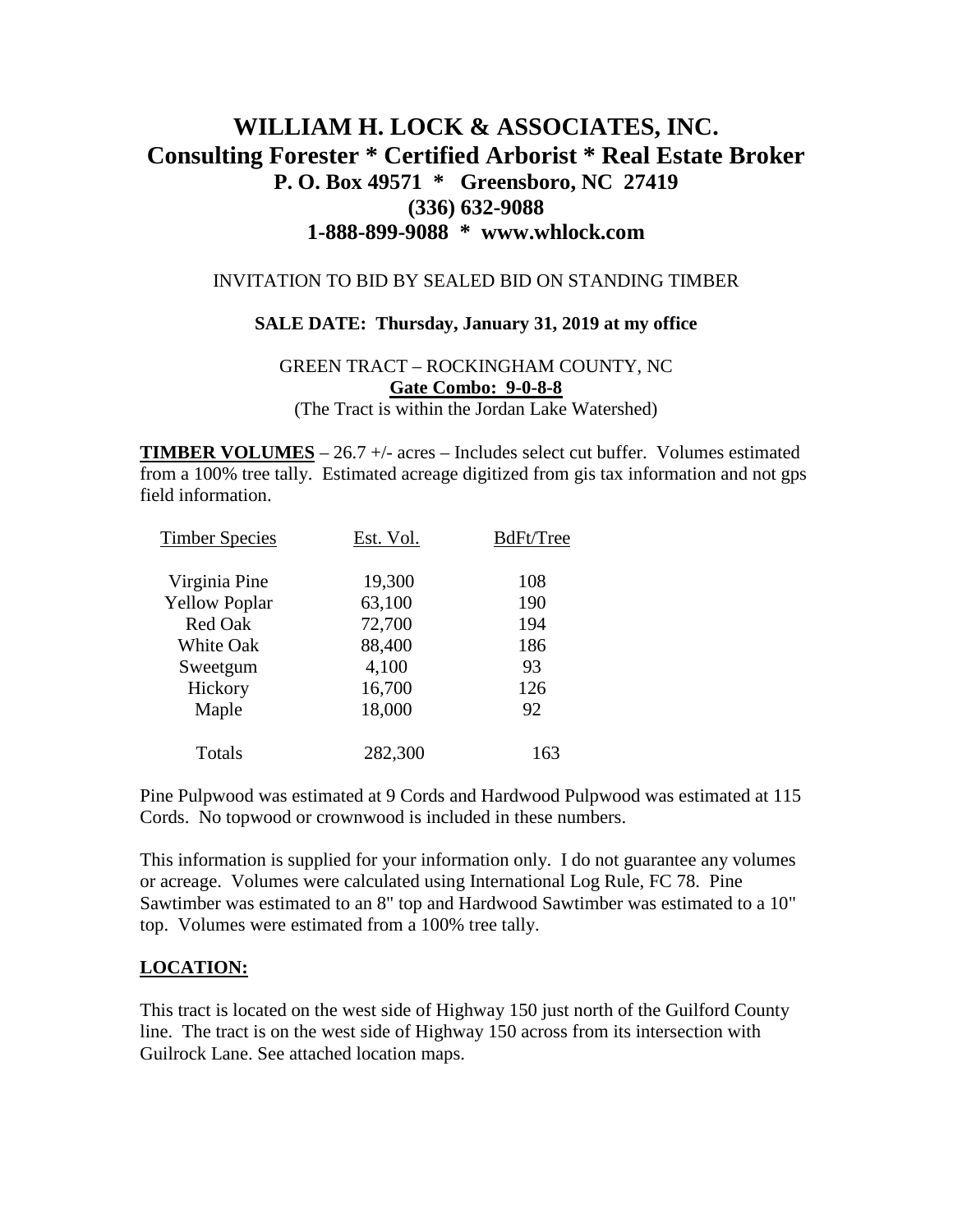Page Two Green Tract - Timber Sale Sale Date: Thursday – January 31, 2019

### **BIDS:**

The Green Tract is being sold on a lump sum sealed bid basis. Bids will be accepted by **regular mail** if received by 5:00 pm on Wednesday, January 30, 2019 **OR** bids will be accepted by **email [\(whlock@whlock.com\)](mailto:whlock@whlock.com), telephone (336-632-9088), fax (336-632- 9088), or in-person** at my office until 11:00 am on Thursday, January 31, 2019. At 11:00 am on Thursday, January 31, 2019 all bids received will be recorded. The successful bidder will be notified within 24 hours of the bid openings. A 10% deposit may be requested to be delivered to William H. Lock & Associates, Inc. within 72 hours of the bid opening. The balance of the sales price is to be delivered at the sale closing. The seller reserves the right to refuse or accept any and all bids. Seller will consider all bids. The seller will be responsible for the timber deed preparation, revenue stamps if recorded, and the forestry consultant fees. The buyer will be responsible for all other closing costs. A \$1,000 performance deposit will be payable at closing and held in a noninterest bearing trust account until satisfactory completion of logging. The performance deposit does not limit the buyer's liability.

## **PLACE OF SALE:**

The timber sale will be held at the office of William H. Lock & Associates, Inc. in Greensboro, NC. The office address is 375 S. Swing Road, Greensboro, NC 27409. Telephone and Fax: 336-632-9088; [Email: whlock@whlock.com](mailto:Email:%20whlock@whlock.com) 

# **CONDITIONS OF SALE**:

1. The Buyer shall have 24 months from the date of the timber deed to cut and remove all merchantable timber within the "Sale Areas". "Creek Buffers" have been marked with Blue Flagging. No blue flagged trees marking the buffer boundaries may be cut and only those trees marked with orange paint within the buffers may be harvested provided all Best Management Practices, Forest Practice Guidelines and all watershed rules and regulations are followed. The tract is within the Jordan Lake Watershed. The sale boundaries have been marked with pink flagging. No trees marked with flagging are to be harvested.

2. The Buyer shall access the tract from NC Highway 150 or along any existing farm path leading into the wooded sections of the tract. Any access routes will need to be installed and/or maintained according to all North Carolina Best Management Practices, Forest Practice Guidelines, and any applicable river basin or watershed rules. All roadways must remain open and passable by ordinary traffic at all times. The roadways must be left in similar condition at the completion of the harvesting operation as they were at the beginning of the harvesting operation, reasonable wear and tear accepted.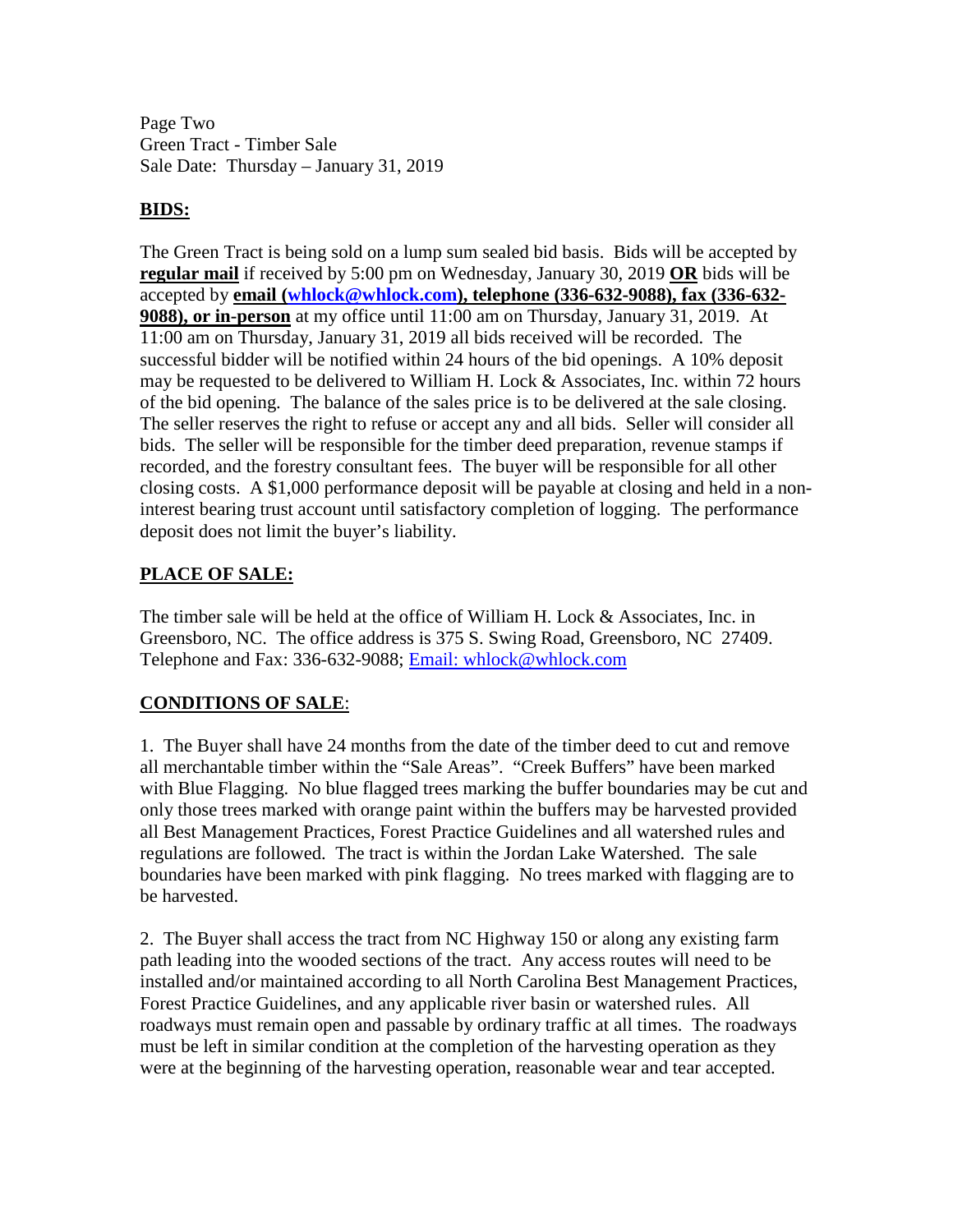Page Three Green Tract - Timber Sale Sale Date: Thursday – January 31, 2019

Suggested open field crossings between the wooded blocks are shown on the Timber Sale Map. Seller acknowledges that Buyer will need to cross the open field areas in selected locations any time during the harvest period to allow access to the different wooded areas. Call W.H. Lock & Associates, Inc. if there are questions concerning access.

3. The Buyer is responsible for maintaining a clean site. No equipment parts, trash, tires or other debris created as a result of the harvesting operation shall be left on the property. It shall be the Buyer's responsibility to clean up any hazardous material or chemical waste spills including but not limited to Diesel Fuel, Hydraulic Fluid, Machine Oil, and/or Gasoline upon the subject property if deposited as a result of the harvesting operation. Responsibility will include any required remediation including but not limited to the removal of contaminated soils.

4. Harvesting operations must not interfere with any farming operations and farming operations must not interfere with any harvesting operations. Decking, loading or hauling will not be permitted in any existing open fields or pastures immediately adjacent to the timber unless approved by William H. Lock & Associates, Inc. Seller acknowledges that Buyer will need to cross the open field farm areas to access the various wooded blocks. Buyer or Agent will not be responsible for payment of any crop damage relating to access to the wooded areas. If any other open areas are approved for use during the harvest operation, these open areas must be free of logging debris, smoothed when completed, and re-seeded if necessary.

5. The Buyer is responsible for following all Federal, State, and local regulations regarding timber harvesting activities. If required, Buyer is responsible for obtaining any necessary permits or licenses required for timber harvesting. All logging operations must conform to North Carolina Best Management Practices, Forest Practices Guidelines, and any applicable river basin or watershed rules. The tract is within the Jordan Lake Watershed. In the event that a non-compliance situation is identified on the tract as a result of the harvesting operation, William H. Lock & Associates, Inc. will have the express right to suspend the harvesting operation until the situation is brought into compliance. No trees or other logging debris shall be left in or across the property boundary, sale cutting lines or access roads and paths.

6. All necessary sale harvest boundaries have been marked with pink flagging. Landowner guarantees the pink flagged sale boundaries. No flagged trees denoting the sale boundary shall be cut and no trees outside the boundary lines shall be cut. If trees marking the sale boundary are cut, North Carolina timber trespass laws may apply. No trees shall be cut to fall on a neighboring landowner's property or where potential damage may occur. If existing property corners are damaged or removed as a result of the harvesting operation, Buyer agrees to replace the markers at the correct surveyed location at their own expense.